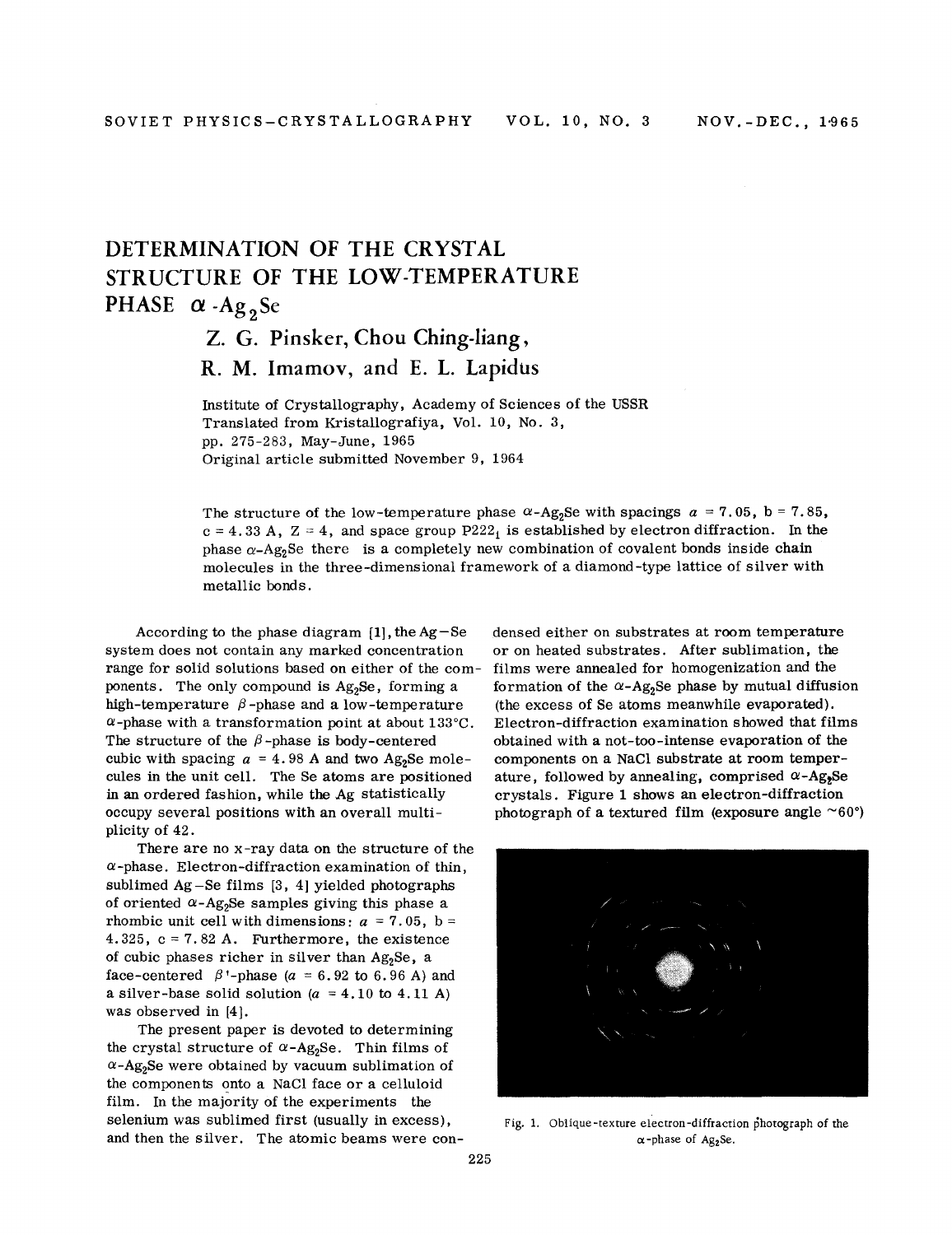

Fig. 2, Electron -diffraction photograph of mosaic crystals of the  $\alpha$ -phase of Ag<sub>2</sub>Se. Plane (011) parallel to the substrate.

obtained from a sample annealed at 100°C for 2 h. The crystals in these films were oriented with the (001) plane parallel to the NaCl cleavage surface. All the reflections on the electron-diffraction photograph were indexed on the basis of a rhombic cell with spacings  $a = 7.05$ ,  $b = 4.33$ ,  $c = 7.85$  A. On these photographs no regular extinctions were noted, so that we have the following space groups to choose from: Pmmm, Pmm2, P222. In order to decide between the firstcentrosymmetrical and the two noncentrosymmetricalgroups, we attempted to use statistics in the distribution of structure amplitudes with respect to moduli. No definite results, however, could be achieved. If we omit three very weak reflections (010, 030, and 050) from consideration, then the only possible space group is the P222<sub>1</sub> in the system  $a = 7.05$ , b = 7.85,  $c = 4.33$  A (subsequently, unless otherwise stipulated, we shall be considering the arrangement  $a = 7.05$ ,  $b = 7.85$ ,  $c = 4.33$  A). The proximity of the cubic and rhombic cells to a multiple relationship (V<sub>Cub</sub> = 123.5, V<sub>rhomb</sub> = 239.6  $A^3$ ) shows that the unit cell of  $\alpha$ -Ag<sub>2</sub>Se contains four Ag<sub>2</sub>Se molecules. Apart from this, we note the simple ratios between the spacings:  $a_{\text{rhomb}} = a_{\text{cub}}\sqrt{2}$ ,  $c_{\text{rhomb}} = a_{\text{ cub}} \sqrt{3/2}.$ 

In order to establish the structure of this phase, we measured the reflection intensities on the electron-diffraction photograph. The intensities of the hOl reflections (zero'layer line) were measured microphotometrically and served as blackening standards for the visual estimate of intensity in

the other reflections. It is known that one of the demerits of texture electron-diffraction photographs is the exis tence of a dead zone, i. e. , a cone around the texture axis, the angles of which remain outside the interference field of the photograph. In order to reduce the "dead zone" somewhat, we obtained diffraction photographs at angles of 70 to 80°. In this way we were able to collect the 120, 140, 150, 240, 250, 260, etc., reflections.

The intensities of the reflections lying on the , texture axis (OkO) were estimated from the electrondiffraction photographs of a mosaic single crystal (Fig. 2) obtained from a film evaporated onto a heated NaCl substrate with subsequent annealing at 150°C for 2 h. The crystallites were disposed with the (011) plane parallel to the substrate. As blackening marks for estimating the intensities of the (OkO) reflections we used reflection (Ok1), which was also present in the photograph of Fig. 1. By further comparison of the intensities of reflections found in both diffraction photographs (Figs. 1 and 2), we found the mean transfer coefficient for bringing the intensities to the same scale. In this way we obtained the intensities of around 275 reflections (up to  $\sin \frac{\theta}{\lambda} \sim 0.800 \text{ A}^{-1}$ ). Transformation from the intensities to the  $|\Phi|$  values was effected by the kinematic-theory formula.

The small value of the c spacing of the unit cell as compared with the *a* and b enabled us to obtain a good Patterson projection along the c axis, without undesirable overlapping of maxima. This projection was calculated from 68 hkO reflections. Characteristics of the projection include strong maxima at the points  $(0; \frac{1}{2})$  and  $(0; 0.3; 0)$  and certain others:  $(\frac{1}{4}; \frac{1}{2})$ ,  $(\frac{1}{2}; \frac{1}{4})$ , and  $(0.15; 0.28)$ (Fig. 3). In order to determine the structure, we used chiefly the method of deciphering this  $\Phi^2$ 



Fig. 3. Projection of the  $\Phi^2$  series on the (xyO) plane.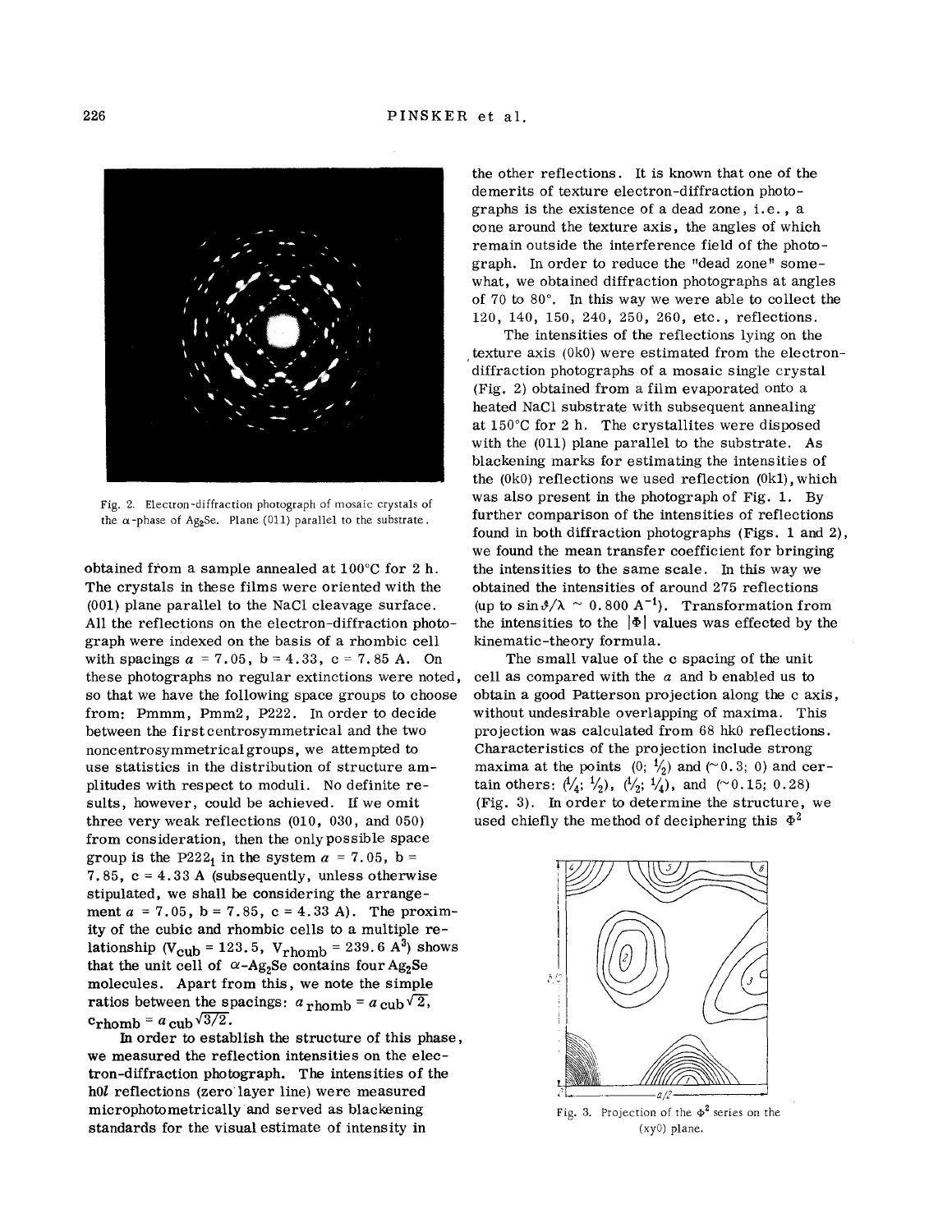

Fig. 4. Projections of the  $\Phi^2$  series on the (x0z) plane.

projection on the basis of probable space groups. In this we naturally ascribed the two strong maxima mainly to the  $Ag - Ag$  vectors. In deciphering the xyO Patterson projection, we turned first to the centrosymmetricalspace group Pmmm. It is not difficult to see that we cannot use the eightfold (a) position for the disposition of the eight available silver atoms, since the pairs of positions (connected with the plane of symmetry perpendicular to the c axis) existing in them are unacceptable. Actually, the spacing  $c = 4.33$  A is considerably smaller than  $4R_{\text{Ag}}$  ( $R_{\text{Ag}} \approx 1.4$  to 1.5 A). Thus the positions of smaller multiplicity on the mirror planes  $z = 0$  or  $z = \frac{1}{2}$  remain to be considered. However, even the existence of planes perpendicular to the x axis creates difficulties in placing the atoms if we consider the vector  $(0; 0 \rightarrow 1\frac{7}{60}; 0)$  on the Patterson projection. This vector, in fact, is only possible on choosing  $x \approx \frac{1}{8}$ , which for the value of R<sub>Ag</sub> mentioned requires  $\Delta y \approx 0.3$ -0.35, whereas in the present case  $\Delta y = 0$ . Thus the Pmmm space group falls out.

In considering the group Pmm2, it is convenient to change the nomenclature of the axes and select the arrangement  $a = 7.85$  A,  $b = 4.33$  A,  $c = 7.05$  A. In fact, for the first pair of silver atoms  $(Ag_I)$  we choose, for example, position 2(f):  $x^{1/2}z$  and  $\bar{x}^{1/2}z$ ; bearing in mind the above-mentioned maxima (0;  $0 \rightarrow \frac{17}{60}$ ; 0) on the Patterson projection in the new  $0 \rightarrow \frac{17}{60}$ ; 0) on the Patterson projection in the new<br>axes (0;  $0 \rightarrow \frac{17}{60}$ ; 0) we choose  $z_1 \approx 0.14$ . Bearin in mind the maximum  $(0; 0 \rightarrow \frac{1}{2}; 0)$ , we choos  $x_1 \approx 0.25$ . For Ag<sub>II</sub> we choose 2(e) with  $x_2 \approx 0.2$ and  $z_2 \approx 0.86$ . The remaining four Ag atoms we place on the projection in two pairs on the straight lines:  $x_3 = 0$  and  $x_4 = \frac{1}{2}$ ;  $Ag_{III}$  and  $Ag_{IV}$  on  $x_3 = 0$ , and Ag<sub>V</sub> and Ag<sub>VI</sub> on  $x_4 = \frac{1}{2}$ . For  $\Delta z \approx 0.25$  and  $\Delta y = \frac{1}{2}$ , distances of the Ag<sub>1</sub>-Ag<sub>11</sub> type are of the

order of 2.78 A and distances of the  $Ag_I - Ag_{IV}$  type with  $\Delta z \approx 0.25$  and  $\Delta x = \frac{1}{4}$  are of the order of 2.62 A, which is somewhat smaller than the Ag- $A$ distance in the Ag<sub>2</sub>Se structure. The Se atoms we again place in twofold positions: Se<sub>I</sub> in 2(e) with  $x_5 \approx 0.25$  and  $z_5 \approx 0.25$ ; Se<sub>II</sub> in 2(e) with  $x_6 \approx 0.25$ and  $\Delta z_{6} \approx 0.75$ . The model described must still be slightly deformed, since it has too great symmetryas compared with the Pmm2 group. In fact, perpendicular to the c axis, there appears a b glide plane, which corresponds to the  $D_{2h}^{5}$  group in the Pmmb arrangement, with origin of coordinates on the rotational axes. The deformation of the structure may be achieved by slight changes in the  $\alpha$  parameters  $z_{\rm Ag_{II}}$ ,  $z_{\rm Ag_{III}}$ ,  $z_{\rm Ag_{IV}}$ , and also  $x_{\rm Se}$  and  $z_{\text{Se}}$ , without an undesirable change in the interatomic distances.

It is not hard to see that the projection of this structural model along the y axis does not have a center of symmetry. Thus calculation of the Fourier projection requires introduction of the phases of the structure amplitudes, which makes objective verification of the model and selection of parameters from the experimental intensities more difficult. Since attempts made to improve the structural model failed to reduce the R factor below  $60\%$ . this variant was abandoned.

Another variant of the structure was a model based on the positions of points in a space group with rotational axes, P222. In this group the fourfold position corresponds to a rhombically-distorted tetrahedron. Let us retain the old nomenclature of the axes  $(a = 7.05, b = 7.85, and c =$ 4.33 A). We select for  $Ag<sub>I</sub>$  the position 4(u) with  $x \approx 0.14$ ,  $y = 0.25$ , and  $z = 0.25$ . For the other four silver atoms the fourfold position is unsuitable. In fact, in placing the silver atoms near the points  $({}^3\!/_{8} {}^3\!/_{8})$  we should choose for them  $z = {}^3\!/_{4}$ , and then difficulties are created with the disposition of Se atoms satisfying the Patterson projection. Thus we choose twofold positions on the lines  $y = 0$  and  $y = \frac{1}{2}$ . In contrast to the Pmm2 group, however, in the present case these pairs of silver atoms lie on the Z level. This does not allow them to approach closer than 2.65 to 2.70 A, which corresponds to  $x \approx 0.34$ : Ag<sub>II</sub> in 2(i) and Ag<sub>III</sub> in 2(e). Difficulty arises in placing the Se atoms. In the triangle of silver atoms Ag<sub>I</sub>, Ag<sub>II</sub>, and Ag<sub>III</sub>, the height with respect to z is  $\frac{f}{4}$ ,  $\frac{1}{2}$  and 0. In order to place the Se atoms anywhere near the point  $\frac{3}{8}$  $\frac{1}{4}$ , we must (so as to obtain the proper  $Ag<sub>I</sub>$ -Se distance) choose  $z = \frac{3}{4}$  for Se, but in this case the  $Ag<sub>II</sub> - Se distance will be of the order of 2.14 A.$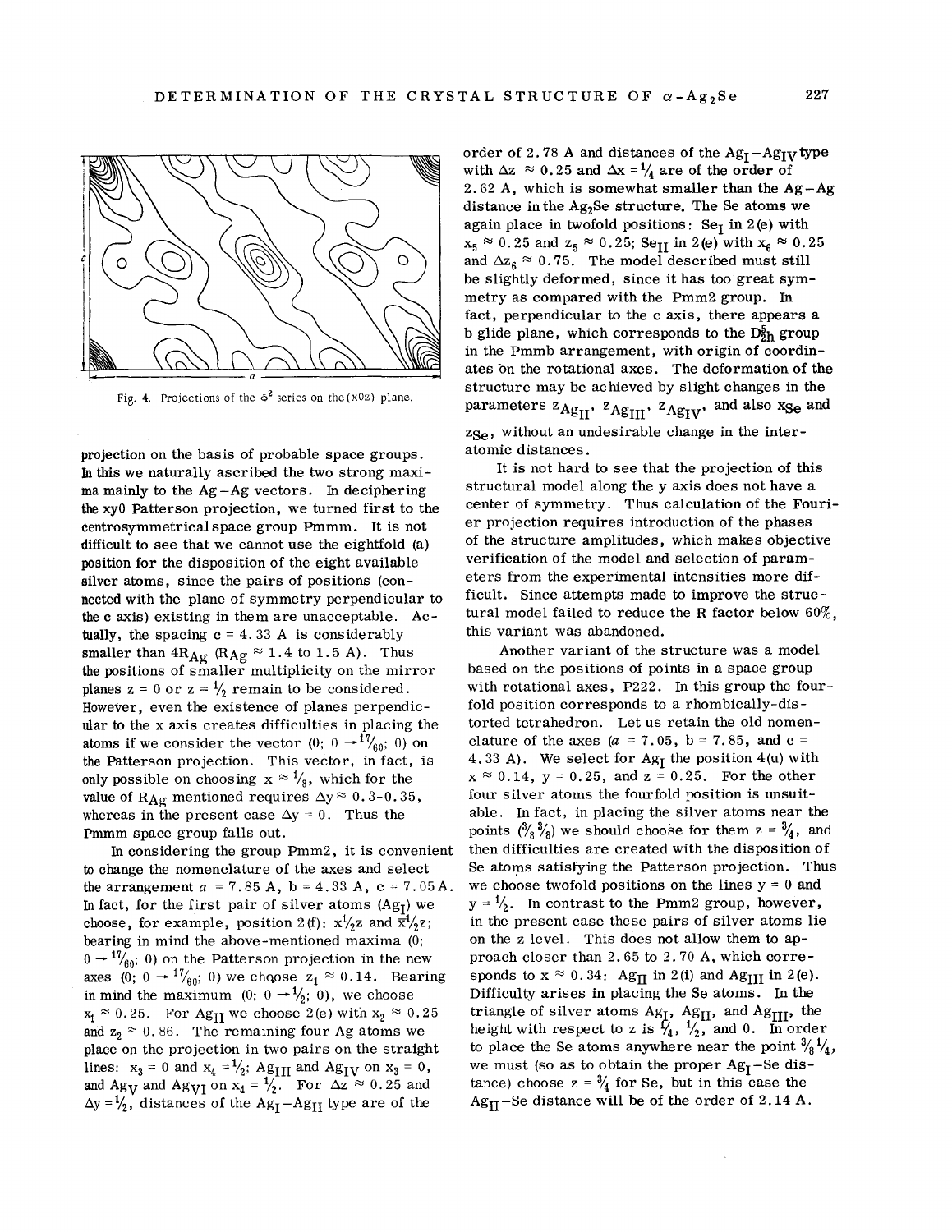

Fig. 5. Projection of  $\Phi$  series on the (xyO) plane.

Calculation of the projection of the structure along the z axis is here facilitated by the presence of a center of symmetry in this projection. Examination enabled us to place the atoms in the positions indicated with the parameters

\n
$$
\text{Ag}_1, 4(u) : x = 0.14, \, y = 0.23, \, z = 0.14,
$$
\n

\n\n $\text{Ag}_1, 2(k) : x = 0.32,$ \n

\n\n $\text{Ag}_2(i) : x = 0.32,$ \n

\n\n $\text{Ag}_3(i) : x = 0.33,$ \n

\n\n $\text{Ag}_3(i) : x = 0.27, \, y = 0.33, \, z = 0.63.$ \n

These values of parameter z, however, are hard to reconcile with the projection of the  $\Phi^2$  series along the b axis (Fig. 4), where the maxima are only situated near the levels  $z = 0$  and  $z = \frac{1}{2}$ . Here, however, some interatomic distances still remain impermissibly small:  $Ag_{III} - Ag_{III} 2.33 A$ ,  $Ag_{I} -$ Se 2.38 A. The possibilities of displacing atoms in this space group are extremely limited. The structural model is strained and improbable; hence this variant also was abandoned.

However, if we neglect the three very weak 00*l* reflections (in the arrangement  $a = 7.05$ , b = 7.85,  $c = 4.33$  A), the only possible space group is the  $P222<sub>1</sub>$ . Supposing that the structure under investigation belongs to this group, we were easily convinced that our model was most simply described by means of the atomic positions in the  $P222<sub>1</sub>$  group. Here the projection of the structure along the c axis is centrosymmetrical, just as in the P222 group. In accordance with the positions of the maxima in the projections of the  $\Phi^2$  series along the c and b axes, we choose the atomic positions

Ag<sub>1</sub> - 4(e) : 
$$
x \approx 0.13
$$
,  $y \approx 0.20$ ;  $z \approx 0.05$ ,  
Ag<sub>II</sub> - 2(a) :  $x \approx 0.40$ , Ag<sub>III</sub> - 2(b) :  $x \approx 0.36$ ;  
Se - 4(e) :  $x \approx 0.31$ ,  $y \approx 0.24$ ;  $z \approx 0.55$ .

It must be noted that the values of  $z_{\text{Ag}t}$  and  $z_{\text{Se}}$ 

must (slightly) differ from 0 or  $\frac{1}{2}$ , since this would lead to the extinction of reflections  $0k$  with  $l \neq 2n$  $(i.e., to the space group  $Pcmm$ ).$ 

It should be noted that all three variants of the structure here considered are essentially very similar. Although they are described by three different space groups, and hence differ in symmetry, these differences are associated with only slight variations in the coordinates of the atoms.

We calculated the signs of the structure amplitudes on the basis of the last model. Ascribing these signs to  $\Phi_{\text{exp}}$ , we constructed the projection of the  $\Phi$  series on the xy<sub>0</sub> plane (Fig. 5). The picture obtained fully satisfied the proposed model with certain variations of parameters. Comparison between  $\Phi_{\text{exp}}$  and  $\Phi_{\text{calc}}$  indicates the partially dynam ic character of the scattering. After introduction of the dynamic correction by the method used in [6], the deviation factor R equalled 32%. Several cycles of improving the xyO projection reduced to R to  $27\%$ . The final value of R after introducing the temperature factor, using the value  $B = 1$  A<sup>2</sup>, was 25% (Fig. 6), reflections with zero intensities in the electron-diffraction picture also being taken into consideration.

The projection of the  $\Phi$  series on the x0z plane also fully confirmed the present model (Fig. 7). For this projection, however, it was not possible to determine the z parameter exactly for  $Ag_I$  and Se owing to the overlapping of atoms. Parameter z for both silver and selenium was improved by the R-minimization method. The final R value for *hOl* reflections (after introducing temperature and dynamic corrections) was 22% (Fig. 8). The improved parameters of the Ag and Se atoms as well as the interatomic distances in  $\alpha$ -Ag<sub>2</sub>Se are given in Tables 1 and 2.

Our structure for  $\alpha$ -Ag<sub>2</sub>Se may be described in the following way. The silver atoms form a somewhat distorted diamond structure. Tables 3 and 4 show the ratios and the relative directions of the axes in these structures, together with the interatomic distances inside the tetrahedra around  $Ag_{\text{I}}$ , Ag<sub>II</sub>, and Ag<sub>III</sub>. The closest coordination around the silver atoms, however, is determined by a pair of neighboring Se atoms, standing at 2.54 A from the silver. Figure 9 shows the way in which infinite plane zigzag...  $-Ag-Se-Ag-Se...$ chains pass through the silver tetrahedra. These chains stretch parallel to the c axis, and the  $Se-Ag-Se$  link of the chain forms the lattice spacing  $c = 4.33$  A. The plane of the chain approximately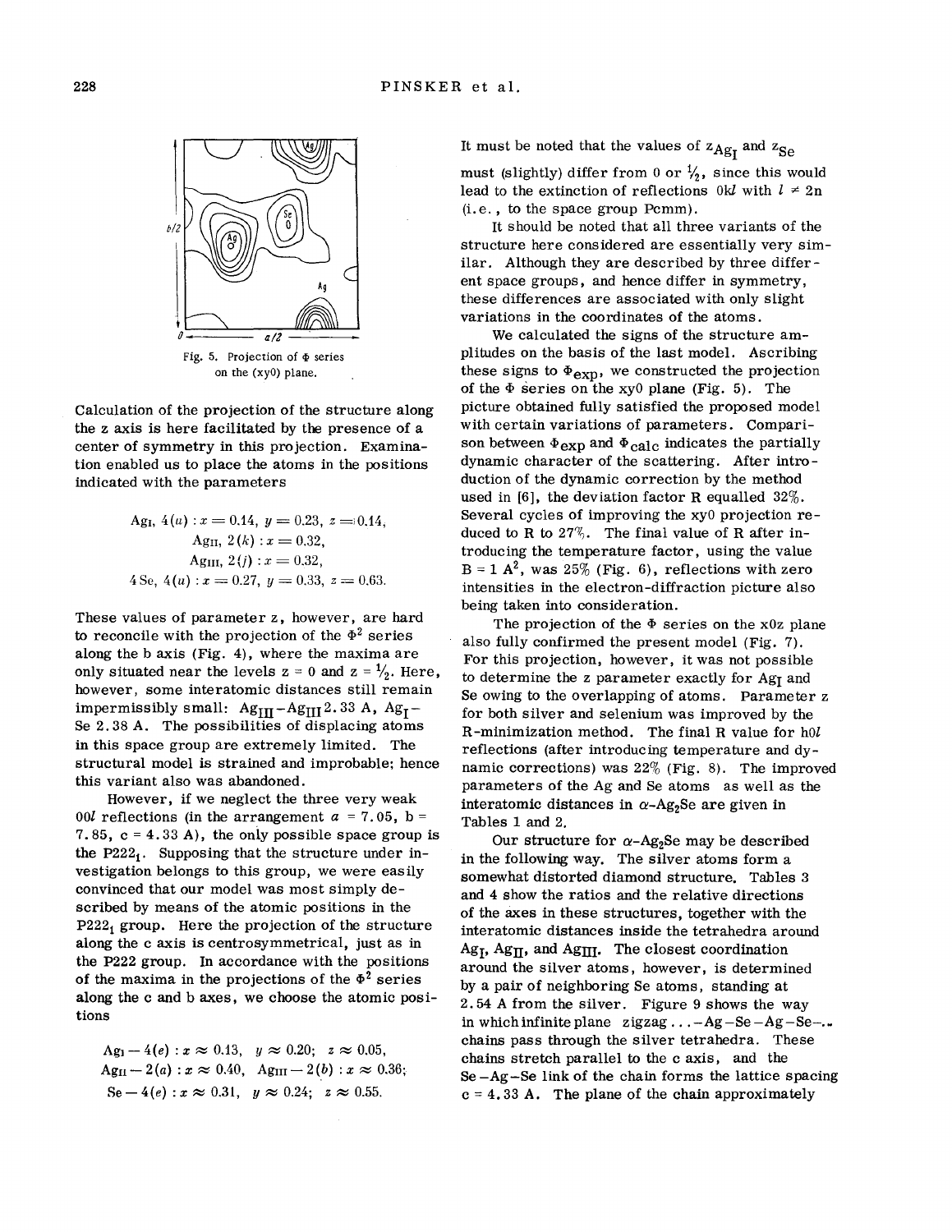



Fig. 8. Graph comparing  $\Phi_{\exp}$  with  $\Phi_{\text{calc}}$  for *hOI* reflections.

Fig. 6. Graphs comparing  $\Phi_{\exp}$  with  $\Phi_{\text{calc}}$  for hkO reflections.



Fig. 7. Projection of  $\Phi$  series on the (x0z) plane.



Fig. 9. Coordination group of sil ver.



Fig. 10. Projection of the structure of the  $\alpha$  -phase of Ag<sub>2</sub>Se on the (001)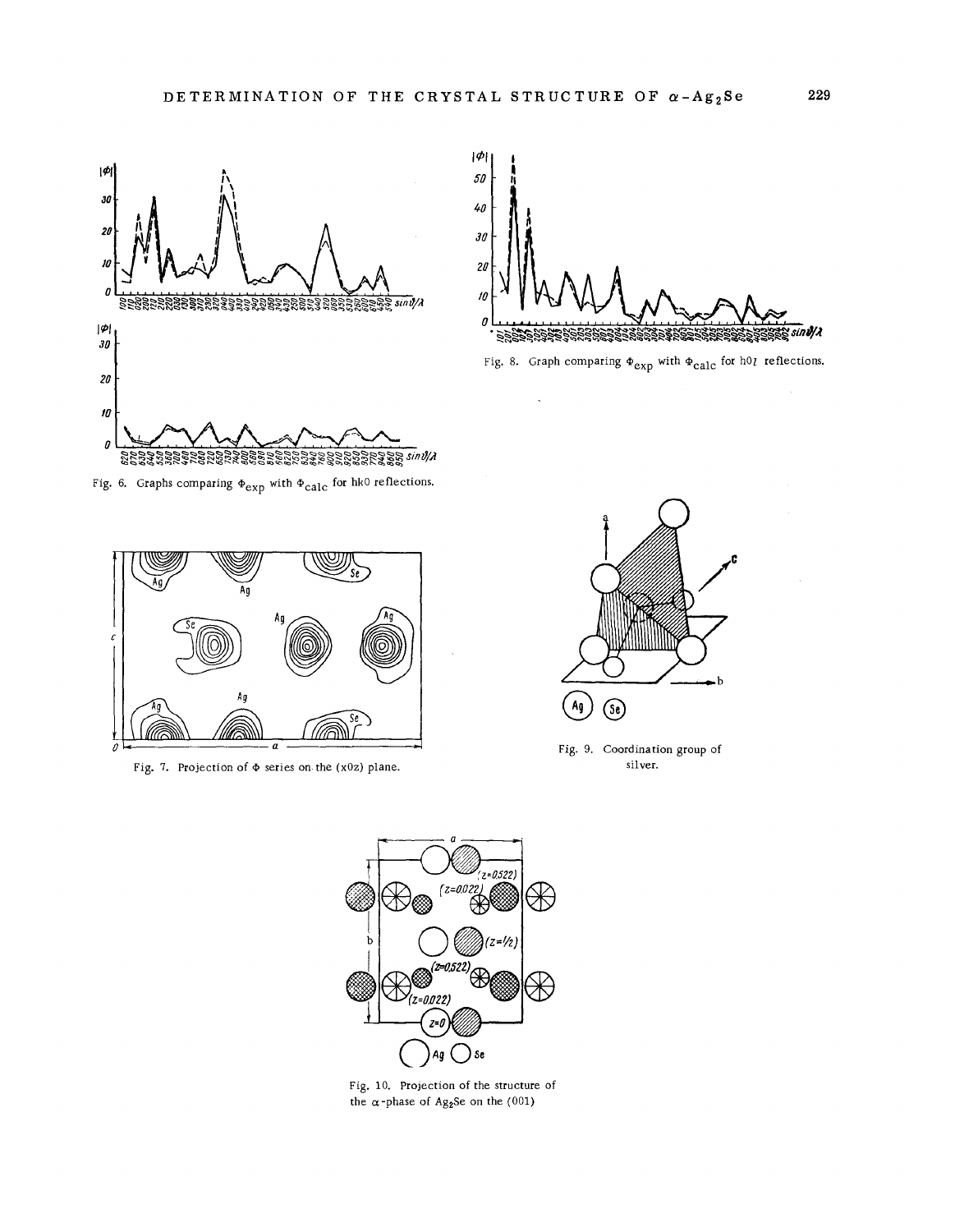TABLE 1

|                   | Coordinates  |       |       |
|-------------------|--------------|-------|-------|
| Atom              | $\mathbf{x}$ | ν     | z     |
| Ag <sub>T</sub>   | 0.121        | 0.225 | 0.022 |
| $Ag_{II}$         | 0.393        |       | 0     |
| Ag <sub>III</sub> | 0.378        | 0.500 | 0     |
| Se                | 0.298        | 0,275 | 0.522 |

TABLE 2. Interatomic Distances (in A) in *a-A82Se*

| Atom            | Ag <sub>T</sub>                 | $\ Ag_{II}\ $ $\ Ag_{III}\ $ | Se                      |
|-----------------|---------------------------------|------------------------------|-------------------------|
| Ag <sub>r</sub> | 2,62; 2,91 2,61 2.82 2,54; 2,98 |                              |                         |
| $Ag_{II}$       |                                 |                              | $2,64$ 3.925 3.06; 3.19 |
| $Ag_{III}$      |                                 |                              | $2,77$   $2,89; 2,93$   |
| Se              |                                 |                              | $\vert 3, 53; 3, 76$    |

TABLE 3

| $x - A g_2 Se$                    |                            | Diamond        |                    |
|-----------------------------------|----------------------------|----------------|--------------------|
| $\frac{\text{dice}}{\text{tion}}$ | identity period            | direc-<br>tion | identity<br>period |
| [100]                             | 7.05                       | [100]          | 3.56               |
| [010]                             | $4.33 = \frac{7.05}{1.63}$ | [110]          | $3.56/\sqrt{2}$    |
| [001]                             | $7.85 = 7.05 \cdot 1,11$   | [110]          | $3.56/\sqrt{2}$    |

TABLE 4

| Atom                         | Interatomic distances. A                                                              |
|------------------------------|---------------------------------------------------------------------------------------|
| Ag <sub>T</sub><br>$Ag_{II}$ | $2,61$ ; $2.62$ ; $2.62$ ; $2.82$<br>2.61; 2.61; 2.64; 2.64<br>2.77: 2.77: 2.82: 2.82 |

coincides with the  $(130)$  plane, and the Se-Ag-Se angle is around 73°. The rows of the chains, considered along the *a* or c axes, are sandwiched by rows of silver atoms. The structural features indicated enable us to explain the ease of formation of oriented films with the  $b = 7.85$  A axis as texture axis. In fact, this orientation must be connected with the lamellar form of the crystallites, which in turn usually corresponds to cleavage in the present case along the planes shown schematically in Fig. 10.

TABLE 5. Minimum Interatomic Distances

| Composition<br>of phase                                                                   | Structure<br>type                                             | Distance                                       |
|-------------------------------------------------------------------------------------------|---------------------------------------------------------------|------------------------------------------------|
| Ag <sub>5</sub> Sr<br>AgBe <sub>2</sub><br>$Ag_{5}Zn_{8}$<br>$\alpha$ -Ag <sub>2</sub> Se | Cu <sub>5</sub> Ca<br>$M$ rCu <sub>2</sub><br>$\gamma$ -Brass | $2.82 - 2.83$<br>2.72<br>2.70<br>$2.61 - 2.62$ |

Considering the general appearance of the structure, it is interesting to compare it first of all with the structure of the monoclinic phase of  $Ag<sub>2</sub>S$  [7]. We can see a similarity between these structures, in that  $Ag<sub>2</sub>S$  also has plane zigzag  $\ldots$  -Ag-S-Ag-S- $\ldots$  chains running perpendicular to the (103) plane, though these are less clearly expressed. In the projection of this structure on the plane in question, just as in that of  $Ag<sub>2</sub>Se$ (Fig. 10), we find rows of ...  $-Ag-S-...$  chains alternating with rows of silver atoms. The Ag-S interatomic distances of around 2.50 A are in reasonable accordance with the Ag -Se distances of 2. 54 A.

A remarkable feature of  $\alpha$ -Ag<sub>2</sub>Se is the basic diamond structure of silver atoms. We may well remember, however, that this arrangement of silver atoms occurs in the structure of  $AgBe<sub>2</sub>$ , which is of the MgCu<sub>2</sub> type. This  $AgBe<sub>2</sub>$  has cubic symmetry, as a result of which the silver atoms form an undistorted diamond structure, in contrast to the slightly distorted structure of  $\alpha$ -Ag<sub>2</sub>Se.

Finally it must be emphasized that  $\alpha$ -Ag<sub>2</sub>Se has small  $Ag - Ag$  interatomic distances: 2.61 and 2.62 A. These distances are considerably smaller than the Ag-Ag distances in the structure of metallic silver: 2.89 A. In this connection Table 5 shows values of Ag-Ag interatomic distances smaller than this latter value.

We note that in  $\rm{Ag}_{5}\rm{Zn}_{8}$  there is normally  $\sim65\%$ of the amount of zinc indicated. In  $\beta$ -Ag<sub>2</sub>Se there is a strongly ordered disposition of silver atoms occupying several positions in the structure, the overall multiplicity of which equals 42 in a unit cell for four silver atoms. In this structure there are Ag-Ag interatomic distances of 2.44 A.

Thus the structure of  $\alpha$ -Ag<sub>2</sub>Se which we have established is distinguished by the following characteristic features.

1. It is based on a fairly compact disposition of metal atoms forming <sup>a</sup> spatial "binding. "

2. This structure, in which clearly the metallic bond should predominate, is penetrated by  $\ldots$  - Ag - Se - Ag - Se -  $\ldots$  chains with an undoubtedly covalent bond within the chain.